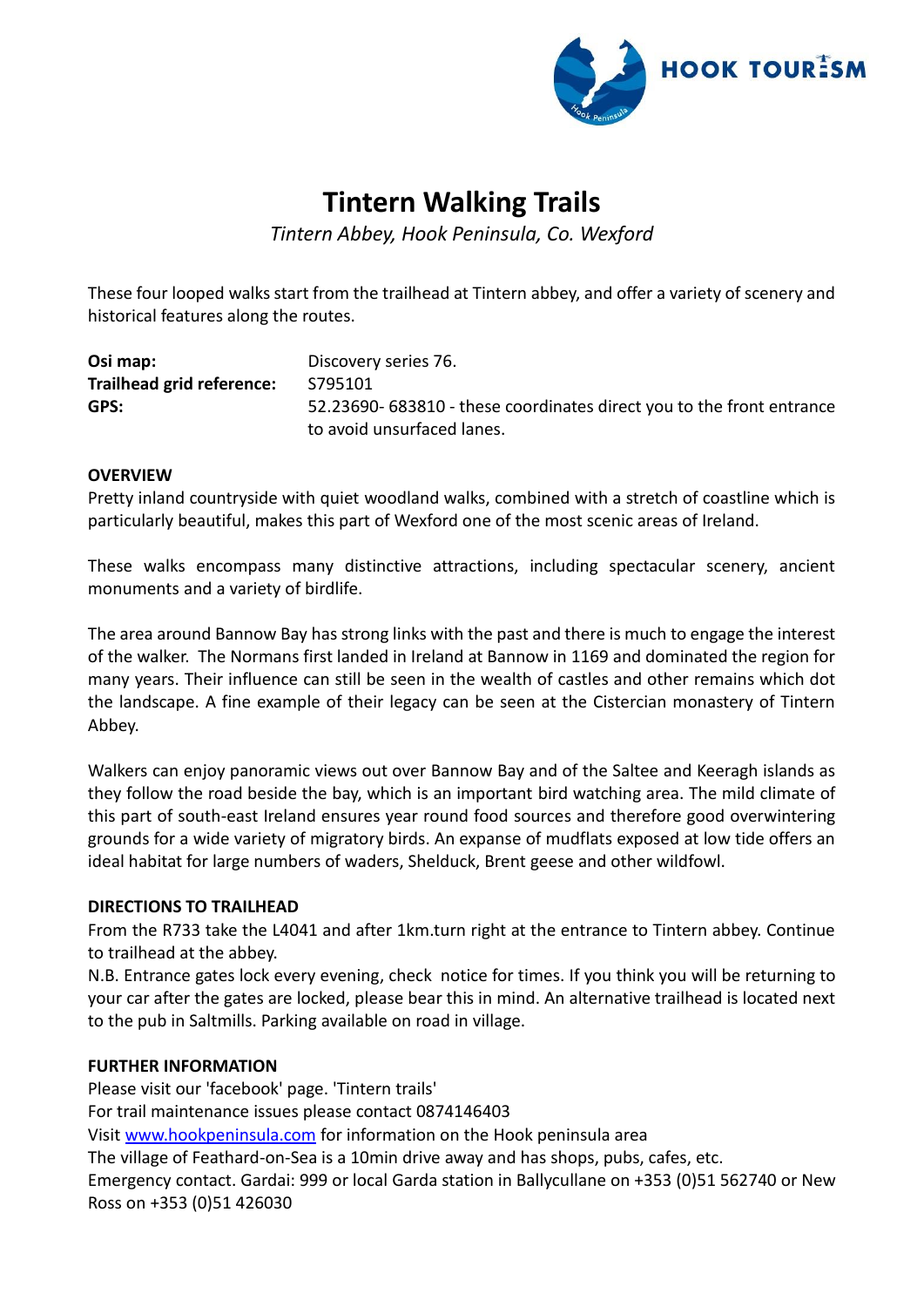

We ask all visitors to the trails to:

- o Please respect the beauty and tranquillity of the area, some trails are on private land and access is by kind permission of the landowners.
- o Coillte have byelaws relating to their properties, details can be found on the Coillte Outdoors website.
- o Please keep your dog under control at all times, some trails are close to areas containing livestock.

\_\_\_\_\_\_\_\_\_\_\_\_\_\_\_\_\_\_\_\_\_\_\_\_\_\_\_\_\_\_

- o Leave no trace by following the seven principles:
	- o Plan ahead and prepare
	- o Be considerate of others
	- o Respect farm animals and wildlife
	- o Travel on durable ground
	- o Leave what you find
	- o Dispose of waste properly
	- o Minimise the effects of fire

Tintern Trails have been developed by Hook Tourism Ltd with assistance from:





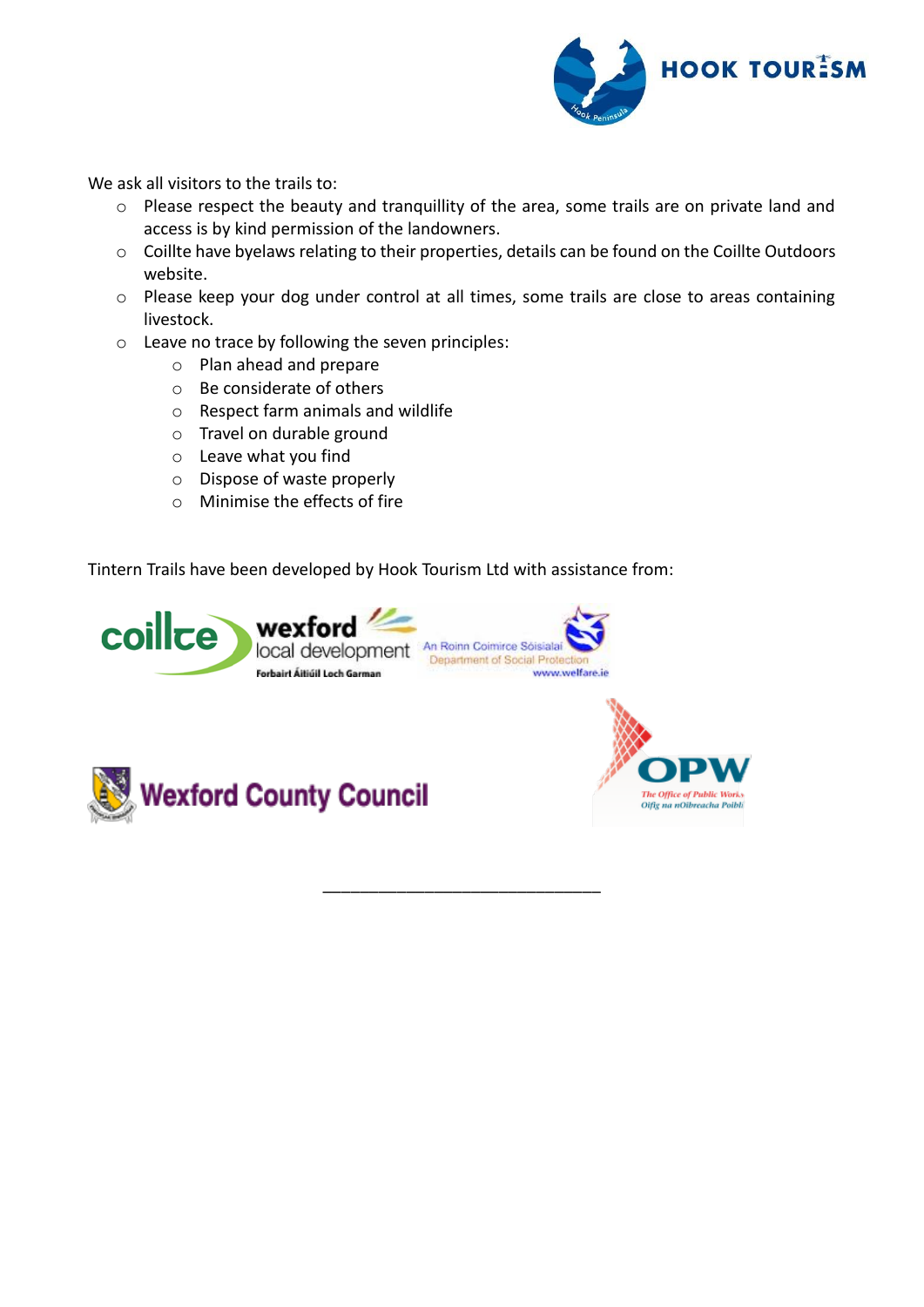

### **THE GARDENERS TRAIL**

| Distance:            | 0.9km                                                                             |
|----------------------|-----------------------------------------------------------------------------------|
| Ascent:              |                                                                                   |
| <b>Walking time:</b> | 20 minutes                                                                        |
| <b>Waymarking:</b>   | Blue discs N.B. The trail is marked in one direction only, if you decide to walk  |
|                      | the route in reverse, please keep this in mind.                                   |
| Grade:               | Easy. Generally flat trails with a smooth surface and some gentle slopes. This    |
|                      | trail is generally suitable for family groups including children and the elderly. |
|                      | Normal outdoor footwear can be worn.                                              |

This walk starts at Tintern abbey, which was founded in the early 13<sup>th</sup> century. Cross the Tintern river via the old stone bridge and enjoy the mixed woodland containing 200 year old beech trees. About half way, discover the Colclough walled garden (admission charge) which once supplied the Colclough family who lived in the converted abbey. Look out for the ruins of the head gardener's cottage on the return path to the trailhead.

**TINTERN DEMESNE TRAIL**

\_\_\_\_\_\_\_\_\_\_\_\_\_\_\_\_\_\_\_\_\_\_\_\_\_

| Distance:            | 2.4km                                                                                                                                                                                                                                                                                                                      |
|----------------------|----------------------------------------------------------------------------------------------------------------------------------------------------------------------------------------------------------------------------------------------------------------------------------------------------------------------------|
| Ascent:              | 50 <sub>m</sub>                                                                                                                                                                                                                                                                                                            |
| <b>Walking time:</b> | 40 mins to 1 hour.                                                                                                                                                                                                                                                                                                         |
| <b>Waymarking:</b>   | Red discs N.B. The trail is marked in one direction only, if you decide to walk<br>the route in reverse, please keep this in mind.                                                                                                                                                                                         |
| Grade:               | Moderate. This trail has some climbs and has some uneven surfaces where the<br>going is rough underfoot with some obstacles such as protruding roots, rocks<br>etc. The route is appropriate for people with a moderate level of fitness and<br>some walking experience. Specific outdoor walking footwear is recommended. |

This walk along the Tintern river and around the Demesne boundary shows nature's bounty, including fine beech, oak and chestnut trees, as well as kingfishers,egrets,buzzards, red squirrels, stoats and seven types of bat. As the path winds through the woods, enjoy picturesque views of the abbey across the green pasture.

\_\_\_\_\_\_\_\_\_\_\_\_\_\_\_\_\_\_\_\_\_\_\_\_\_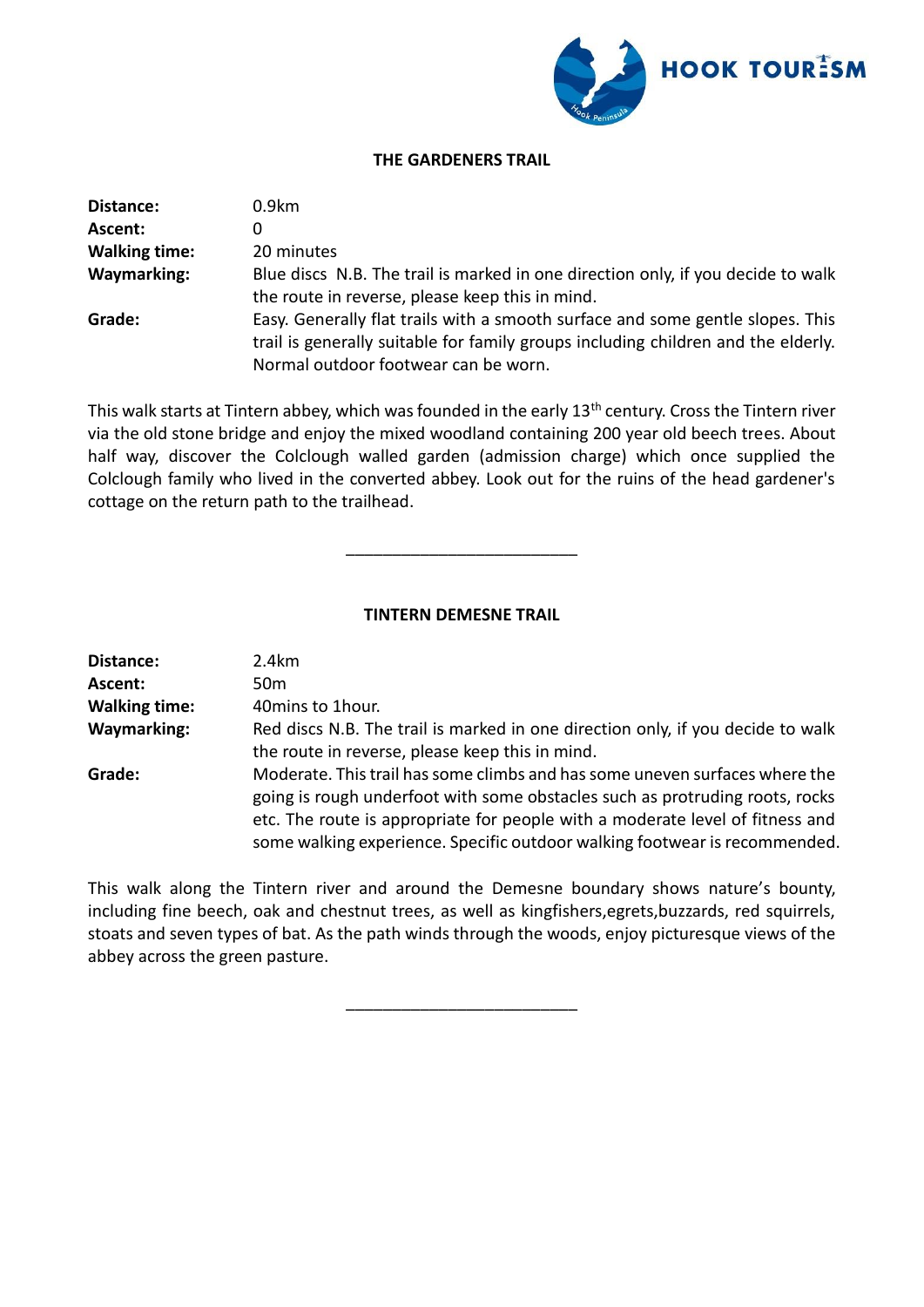

#### **BANNOW BAY TRAIL**

| Distance:            | 7.2km                                                                                                                                                                                                                                                                                                                       |
|----------------------|-----------------------------------------------------------------------------------------------------------------------------------------------------------------------------------------------------------------------------------------------------------------------------------------------------------------------------|
| Ascent:              | 50 <sub>mts</sub>                                                                                                                                                                                                                                                                                                           |
| <b>Walking time:</b> | 1hr. To 1.5hrs.                                                                                                                                                                                                                                                                                                             |
| <b>Waymarking:</b>   | Green discs. N, B. The trail is marked in one direction only, if you decide to walk<br>the route in reverse, please keep this in mind.                                                                                                                                                                                      |
| Grade:               | Moderate. This trail has some climbs and has some uneven surfaces where the<br>ground is rough underfoot with some obstacles such as protruding roots, rocks<br>etc. The route is appropriate for people with a moderate level of fitness and<br>some walking experience. Specific outdoor walking footwear is recommended. |

Starting at the Abbey, this trail meanders through the 'Deal park' and on to the 'brickfield' where the bricks to construct the walled garden were made. Your walk will take in the old estate village of Saltmills. Cross over Saltmills bridge, following part of the Wexford coastal path and, after passing St. Mary's church, turn right and follow the edge of Bannow bay. This area is home to an old IRA memorial, a rare double lime kiln, a grounded dredger and is rich in birdlife. Follow the road uphill to a crossroads, turn left and eventually cross the L4041 road. Pass through the gate and a tranquil leafy lane returns you to the trailhead. Please note that three quarters of this trail is on quiet country roads.

## **FOXBORO TRAIL**

\_\_\_\_\_\_\_\_\_\_\_\_\_\_\_\_\_\_\_\_\_\_\_\_\_

| Distance:            | 3.5km                                                                         |
|----------------------|-------------------------------------------------------------------------------|
| Ascent:              | 200 <sub>mts</sub>                                                            |
| <b>Walking time:</b> | 1hr                                                                           |
| <b>Waymarking:</b>   | White arrow on purple background                                              |
| Grade:               | Moderate. This trail has some climbs and has some uneven surfaces where the   |
|                      | ground is rough underfoot with some obstacles such as protruding roots, rocks |
|                      | etc. The route is appropriate for people with a moderate level of fitness and |
|                      | some walking experience. Specific outdoor walking footwear is recommended.    |

This trail starts at Tintern Abbey and follows the Tintern River through deciduous and coniferous forest. A feature of the walk in springtime is the display of bluebells.

\_\_\_\_\_\_\_\_\_\_\_\_\_\_\_\_\_\_\_\_\_\_\_\_\_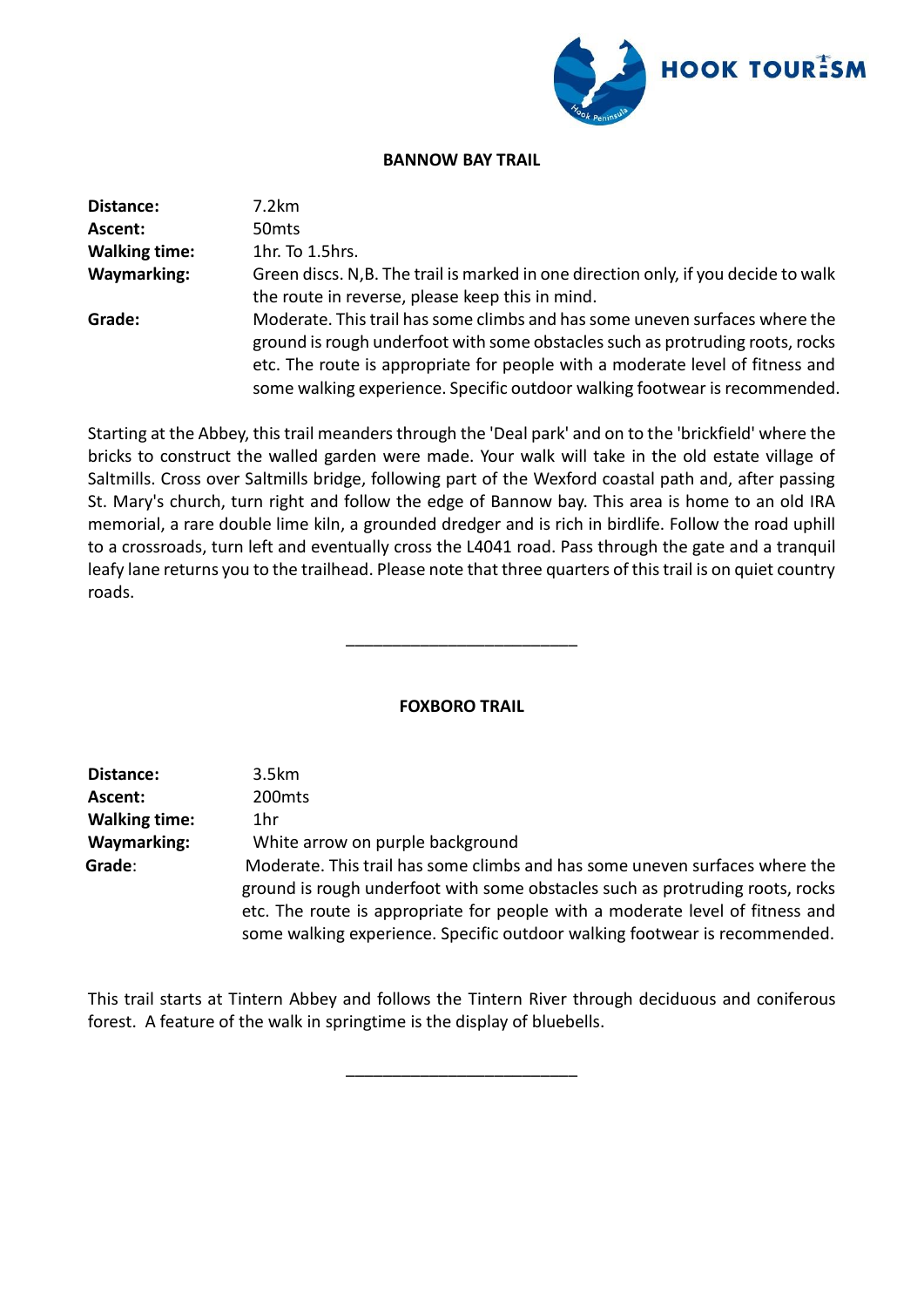

#### **ITEMS OF INTEREST ALONG THE TRAILS**

#### **TINTERN ABBEY**

The abbey at Tintern boasts a fascinating past. It owes its origins to a dramatic crisis enacted off the south Wexford coast. In the year 1200, William Marshall, Earl of Pembroke and Lord of Leinster, was journeying across to Ireland when his ship was caught in a raging storm. He vowed that if he were saved, he would build a church wherever he safely landed. The ship was washed up on the shores of Bannow Bay and it was here he established the monastery, colonising it with monks from Tintern Abbey in Wales. It became known as Tintern Minor, or Tintern de voto (of the vow). After the dissolution of the monasteries in 1536, the Abbey and its estates were granted to Anthony Colclough, an English soldier in King Henry VIII's army in Ireland. The Colclough family retained the Abbey as their family residence for the next 400 years. The last direct descendant, Lucy Marie, vacated her historic home in 1959 and sometime later she donated it to the Irish nation. It is presently in the care of the Office of Public Works and it has been designated a National Monument.

#### **COLCLOUGH WALLED GARDEN**

The walled garden was built by the Colclough family to provide fruit, flowers and vegetables. It has recently been restored and contains a large selection of herbaceous perennials, fruit and vegetables.

#### **OLD CHURCH AND GRAVEYARD**

This little single cell church (or perhaps an earlier one) was built by the monks for the local lay people. By a decree passed in 1380, locals were not allowed inside the precincts of a monastic settlement such as Tintern. These little chapels were known as Capella ante portas (the church outside the gates) and this one is reputedly the best preserved example in Ireland as it is one of the few that survived the reformation. It contains some interesting tombstones and the wall memorial to Anthony Colclough is remarkably well preserved.

#### **SALTMILLS VILLAGE**

The village of Saltmills was built at the instigation of Caesar Colclough between 1810 and 1820. it was intended to replace the old village of Tintern which at that time had fallen into a state of disrepair. The townland of Saltmills (from which the village got its name) was so called because it once had a mill worked by the tide. Some of the original houses are still inhabited.

#### **ST. MARY'S CHURCH**

This church is very simple in plan and is typical of what were known as "First Fruit" churches. The Board of First Fruits was established in 1711 and its purpose was to contribute financially to the erection and restoration of Church of Ireland churches.

When Caesar Colclough built the new village of Saltmills, he decided to also build a new church. Erected in 1818 at a cost of approximately £1000, its architecture is slightly Gothic in style. The church is no longer in use, the last service having been held there in December 1991.

#### **MEMORIAL**

This monument was erected in October 1970 in memory of those who lost their lives in an explosion here in October 1920. On the night of October 12, an explosion occurred in the old courthouse building, which was being used as a munitions factory by the South Wexford Brigade of the old I.R.A. Five young men lost their lives and nine others were maimed or injured.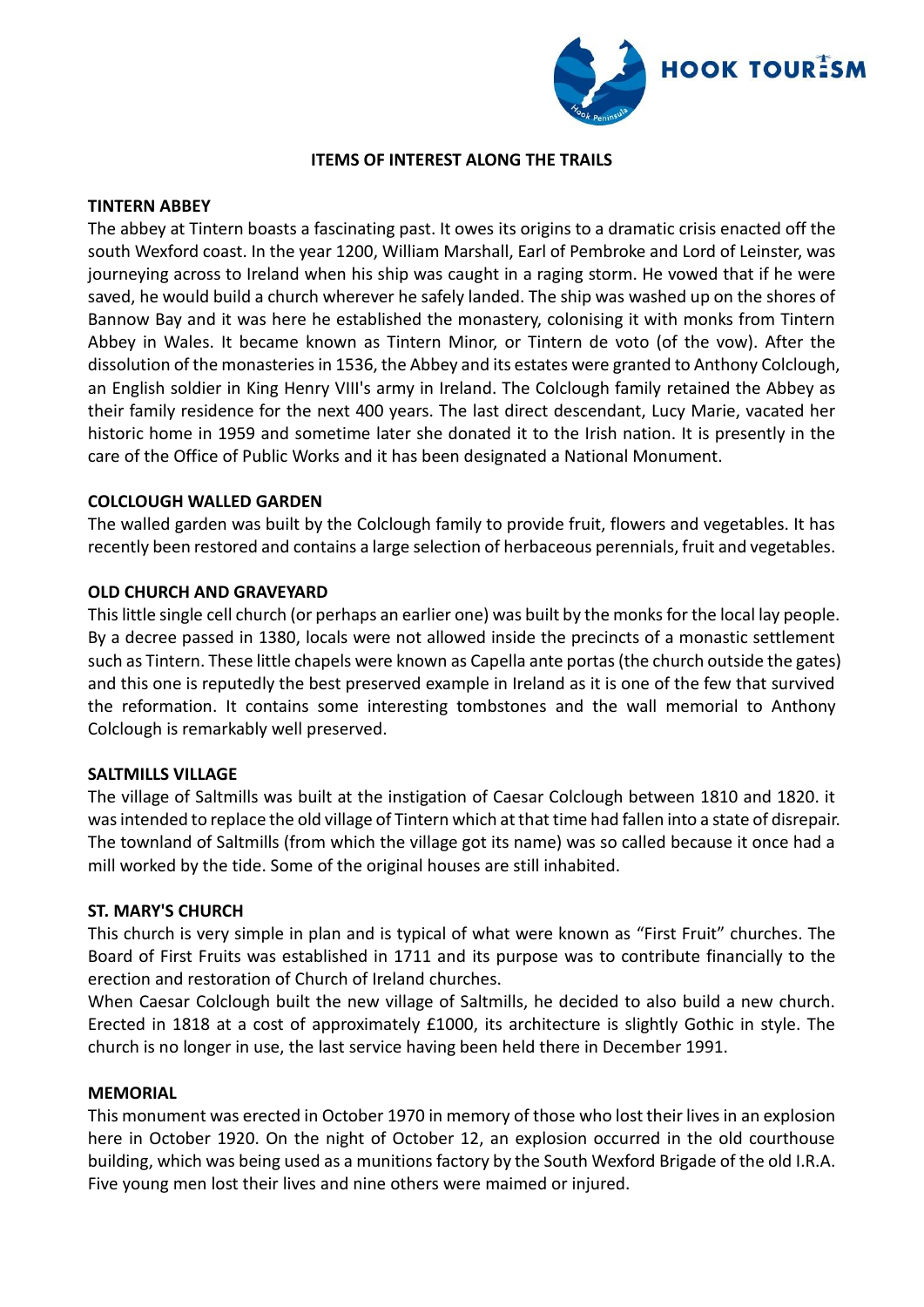

## **ST.KEARNS QUAY**

Up until this quay was built in the 1700's, there had been a quay at the far side of the river mouth in Bannow. Local folklore says that a great storm silted up that quay and opened up a new inlet, all in the course of one night. Sailing and later steam ships brought cargos, including coal and fertiliser, into St. Kearns. There was a general store at the quay which sold a variety of goods.

\_\_\_\_\_\_\_\_\_\_\_\_\_\_\_\_\_\_\_\_\_\_\_\_\_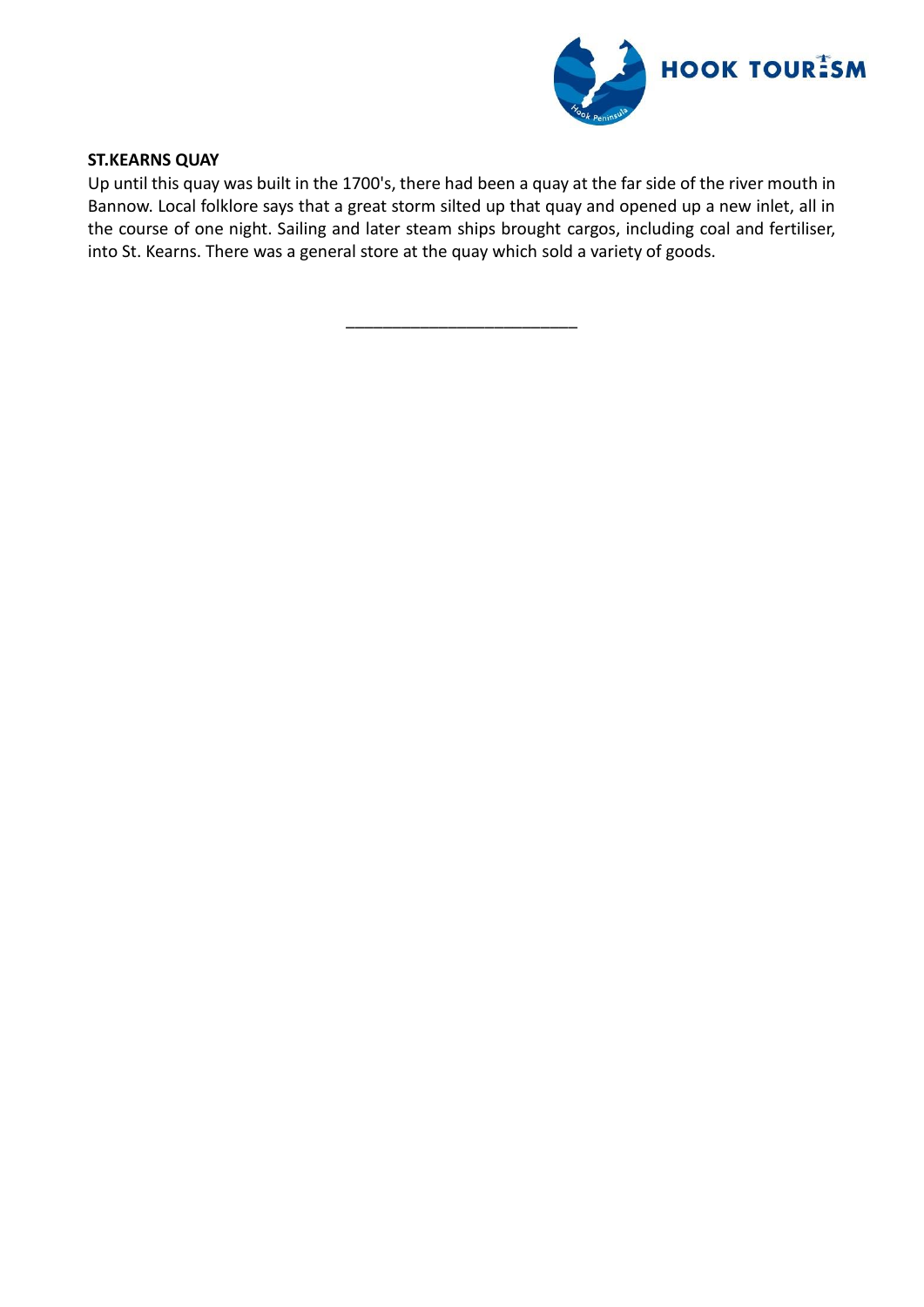